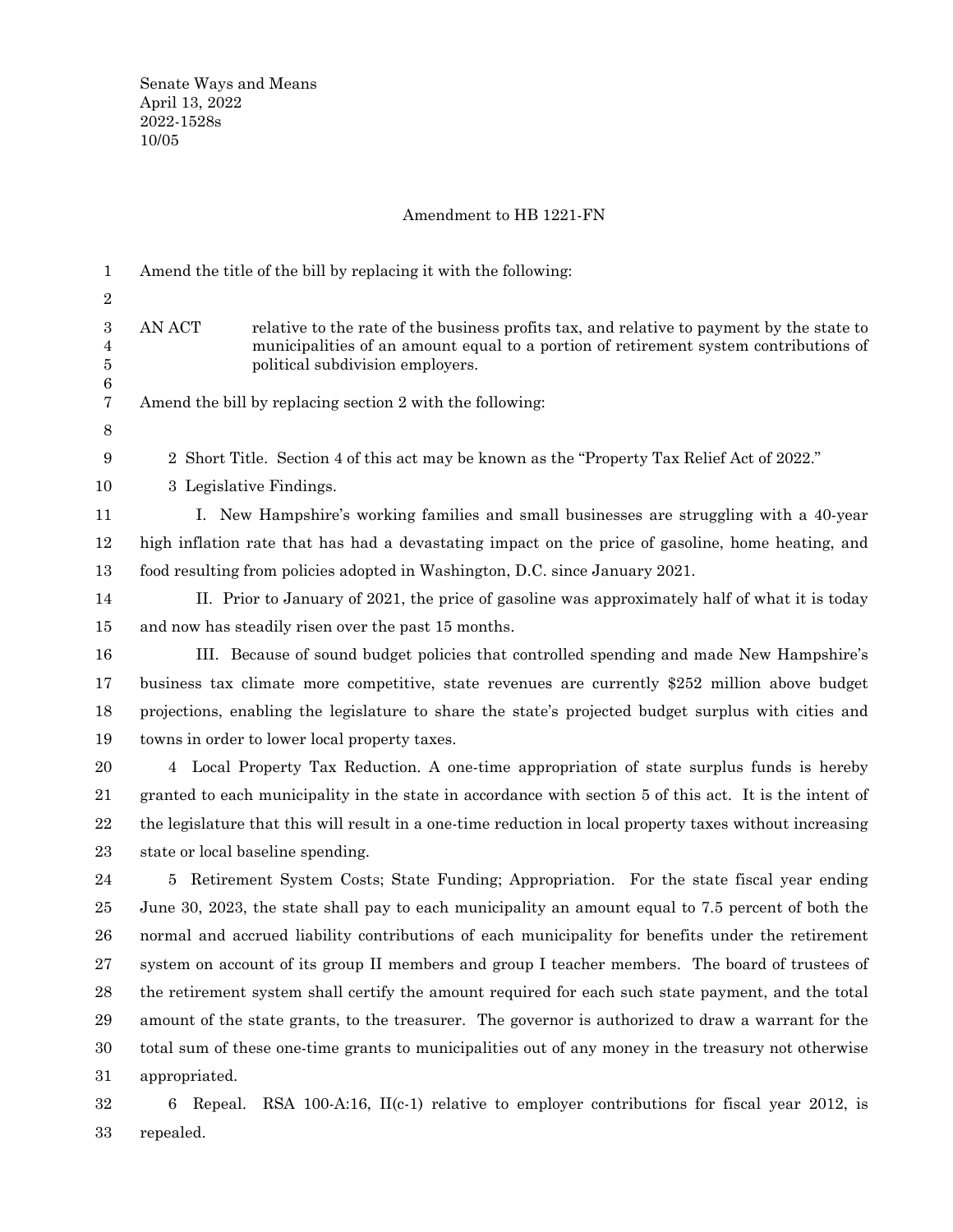## **Amendment to HB 1221-FN - Page 2 -**

#### 7 Effective Date. 1

- I. Section 1 of this act shall take effect upon its passage. 2
- II. The remainder of this act shall take effect July 1, 2022. 3